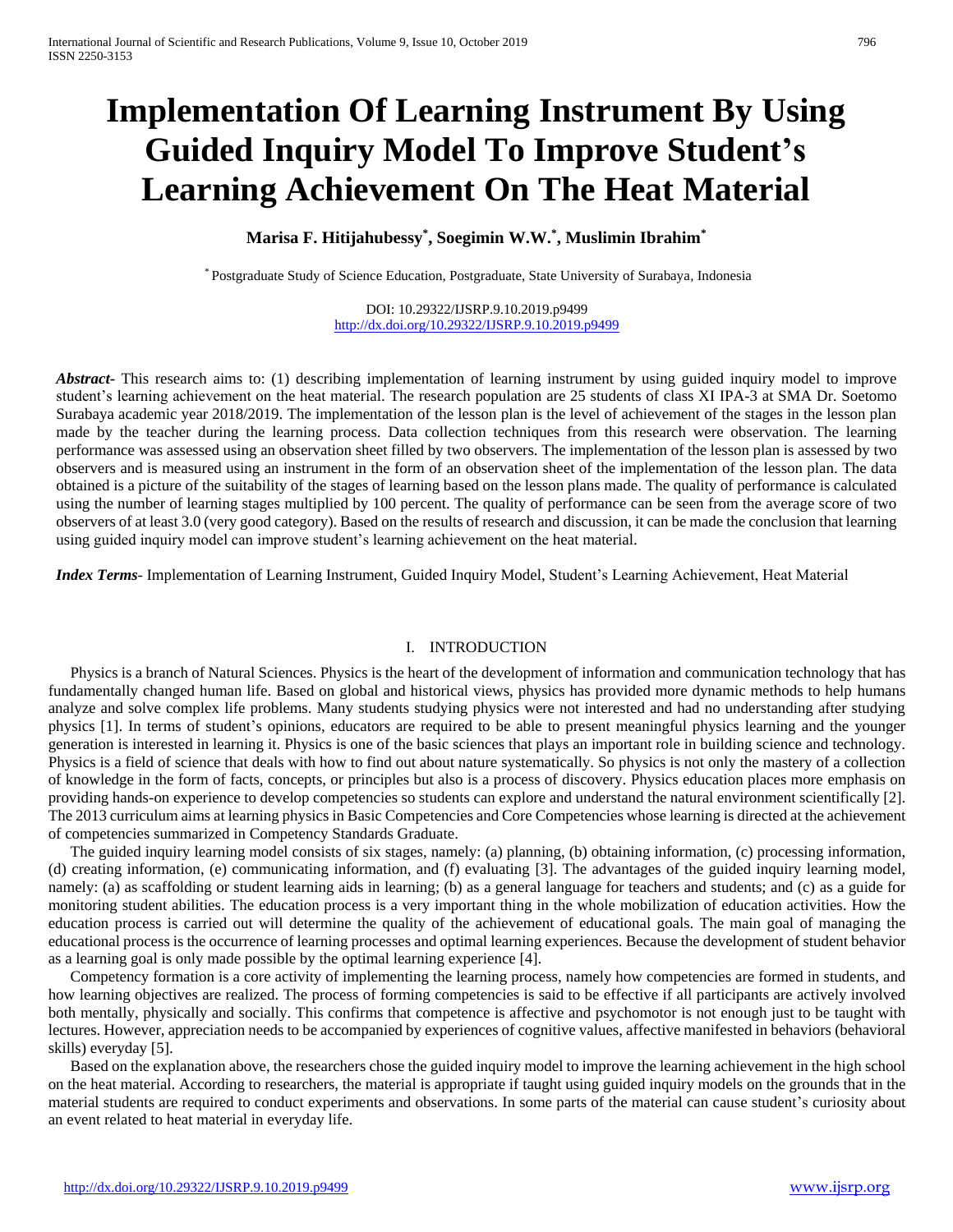# *2.1 General Background of Research*

The main purpose of this research to describing implementation of learning instrument by using guided inquiry model to improve student's learning achievement on the heat material. This research was conducted in students at SMA Dr. Soetomo Surabaya academic year 2018/2019.

## *2.2 Sample of Research*

The sample in this research was 25 students of class XI IPA-3 at SMA Dr. Soetomo Surabaya academic year 2018/2019.

#### *2.3 Instrument and Procedures*

The implementation of the lesson plan is the level of achievement of the stages in the lesson plan made by the teacher during the learning process. The implementation of the lesson plan is assessed by two observers and is measured using an instrument in the form of an observation sheet of the implementation of the lesson plan. The data obtained is a picture of the suitability of the stages of learning based on the lesson plans made. The quality of performance is calculated using the number of learning stages multiplied by 100 percent. The quality of performance can be seen from the average score of two observers of at least 3.0 (very good category). The learning performance was assessed using an observation sheet filled by two observers.

#### *2.4 Data Analysis*

The observation sheet on the implementation of the lesson plan uses the guided inquiry model by the observer to observe the implementation of the steps in the lesson plan and determines the criteria for the management of learning that the teacher has done. The implementation of the RPP observed included preliminary activities, core activities, and closing activities. The observation sheet on the implementation of the lesson plan contains phases that must be done by the teacher in the process of learning the score that the observer must give based on the assessment instructions summarized in the instrument of the implementation of the lesson plan.

The implementation of the lesson plan is an assessment of the quality of the implementation of the lesson plan in each phase and the percentage of the implementation of the phases of guided inquiry learning carried out. The assessment of the quality of the implementation of lesson plans in each phase is determined by comparing the average rating scale given by one observer. The percentage of the implementation of guided inquiry learning phases is determined by comparing the number of aspects that are carried out with the total number of all aspects of the learning design done by the teacher during the learning process multiplied by 100%. Observations were made using an assessment sheet of the RPP implementation and said to be carried out if the score obtained was  $R > 75\%$  [6].

Analysis of the implementation of learning carried out by one observer who has been trained to understand the observation sheet correctly, then the data is processed in a descriptive qualitative. Data analysis techniques can be calculated using the following equation. In observing, the observer gives a sign  $(\sqrt{)}$  in the performance column (yes or no) and the assessment column (4: excellent, 3: very good, 2: good, and 1: not good) [7]. The assessment criteria obtained are by comparing the average rating scale given by the observer with the following evaluation criteria:

$$
R = \left(1 - \frac{A - B}{A + B}\right) \times 100\%
$$

Information:

R: instrument reliability (percentage of agreement)

A: higher score from validator

B: lower score from validator

| <b>Table 1.</b> Criteria for the Level of Implementation Lesson Plan |                 |
|----------------------------------------------------------------------|-----------------|
| <b>Score</b>                                                         | <b>Criteria</b> |
| $1,00 - 1,49$                                                        | Not Good        |
| $1,50 - 2,49$                                                        | Good            |
| $2.50 - 3.49$                                                        | Very Good       |
| $3.50 - 4.00$                                                        | Excellent       |

# III. RESULT AND DISCUSSION

Every time face-to-face in the learning process using the guided inquiry model, observations made by two observers who have been trained so that they can operate the observation sheets correctly. This assessment includes an introduction, core activities, closing. Based on the assessment criteria of the two observers for each aspect of the eyes, the categories will be determined.

Aspects observed in the preliminary activities: (1) conveying objectives and motivating students get an average of 3.8 and get excellent category. (2) Giving a problem orientation get an average of 4.0 with excellent category. (3) Conveying learning objectives/indicators get an average of 3.7 with excellent categories. (4) Organizing students to learn (forming groups, preparing tools and materials needed) get an average of 3.5 with excellent category. So the average preliminary activity is 3.8 get an average of 4.0 with excellent category.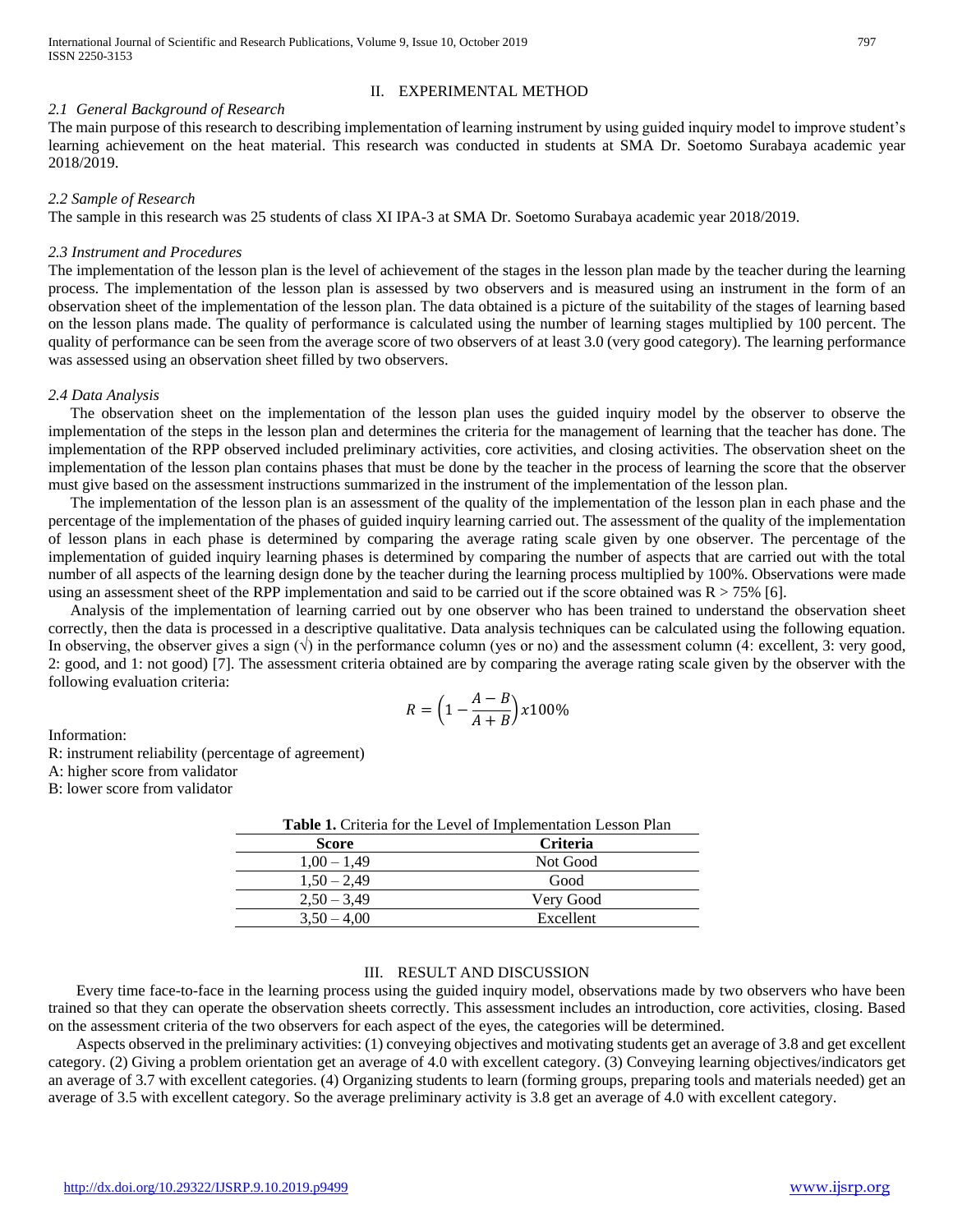The core activities observed aspects get results: (1) Showing the problems to be found get excellent categories with an average of 3.5. (2) Guiding students to answer questions before carrying out finding activities get excellent category with an average of 3.8. (3) Guiding students to formulate hypotheses by the formulation of existing problems get very good category with an average of 3.3. (4) Guiding students to conduct experiments get excellent categorization with an average of 3.8. (5) Guiding students to do worksheet activities get excellent categorized with an average of 3.7. (6) Guiding students to analyze very good categorized data with an average of 3.3. (7) Guiding students to answer the questions get excellent categorical with an average of 3.7. (8) Guiding students to make conclusions get good category with an average of 3.7. (9) Guiding students to present the findings get good categories with an average of 3.7 (10) Guiding students to give responses to other groups get good categories with an average of 4.0. So that the results obtained in the core activities are excelent categorized with an average of 3.7.

For the closing aspects include (1) Guiding students to analyze and evaluate the understanding of concepts to get an average of 3.7 with good categories. (2) Formative tests get an average of 3.7 with good category. (3) Remind students to learn the next material to get an average of 3.8 with good category. The result of the average closing aspect is 3.7 with good category.

#### IV. CONCLUSION

The results of observations about the implementation of the lesson plan using the guided inquiry model in each syntax obtained an average value 3.7 with good category. Means that implementation of learning instrument by using guided inquiry model can improve student's learning achievement on the heat material.

#### ACKNOWLEDGMENT

Authors wishing to acknowledge assistance or encouragement from supervisor, colleagues and Acknowledgments section immediately following the last numbered section of the paper.

#### **REFERENCES**

- [1] Benckert S & Pettersson S 2008 Learning Physics In Small-Group Discussions Three Examples *Eurasia Journal of Mathematics Science & Technology Education* 2008 4 (2) hlm 121-134
- [2] Depdiknas 2006 *Kurikulum Tindkat Satuan Pendidikan* Jakarta: Depdiknas
- [3] Alberta 2004 *Focus On Inquiry A Teacher Guide To Implementing Inquiry Based Learning Canada: Alberta*
- [4] Tirtarahardja Umar & La Sulo 2005 *Pengantar Pendidikan* Jakarta: PT Rineka Cipta
- [5] Mulyasa 2010 *Menjadi Guru Profesional (Menciptakan Pembelajaran Kreatif dan Menyenangkan Cetakan Kesembilan* Bandung Rosda
- [6] Borich G D 1994 Observation Skill for Effective Teaching New York: Mac Millian Publishing Company
- [7] Ratumanan G T & Laurens T 2011 *Evaluasi Hasil Belajar Pada Tingkat Satuan Pendidikan* Surabaya: UNESA University Press